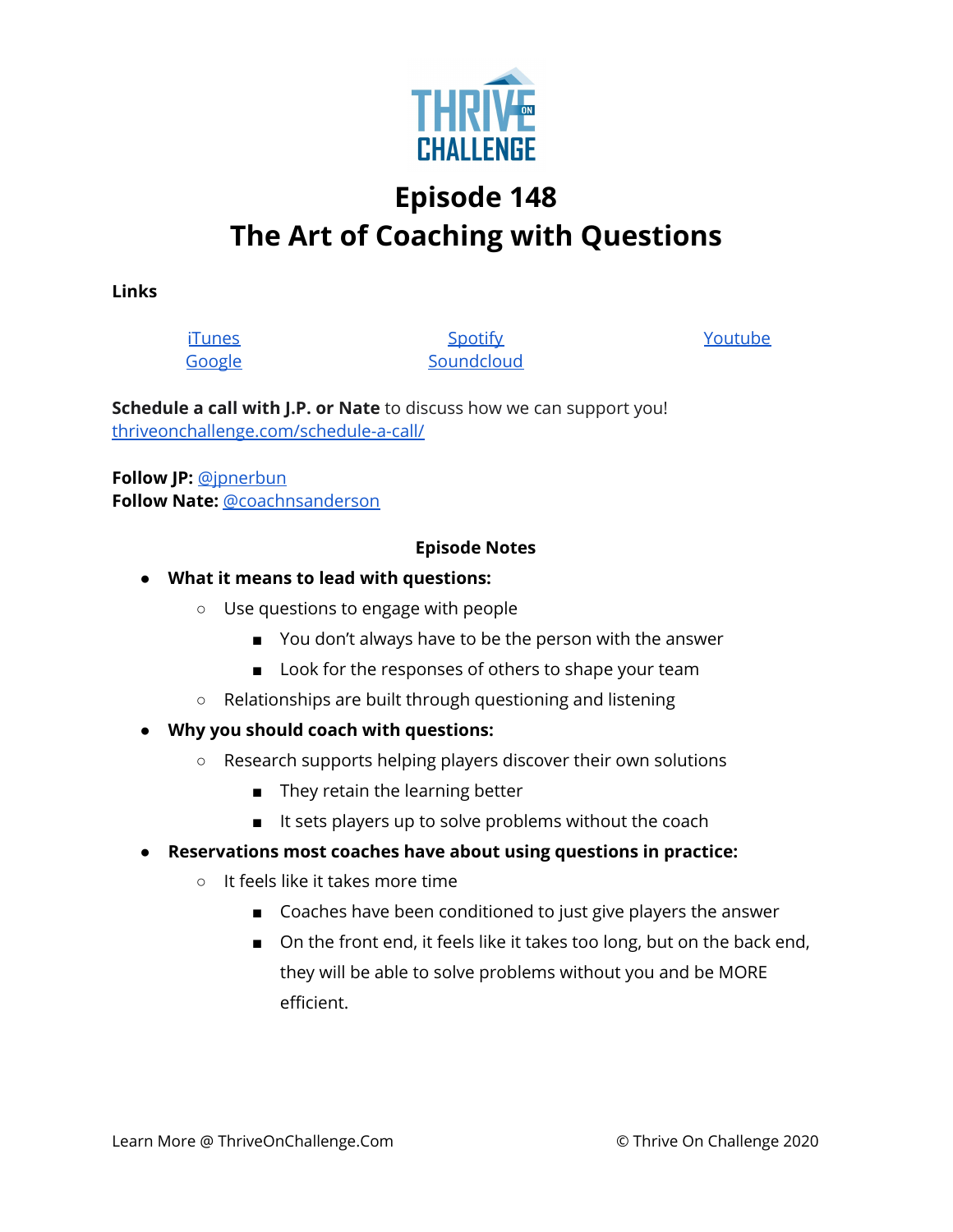

- They don't know the right questions to ask
	- Questioning is hard, it's an art form that takes practice!
		- We try to approach it as a science, but it's not!
	- It takes time to learn how to ask higher order questions
		- Ex: Player takes a bad shot and comes out of the game
			- Lower order question: "Was that a good shot?"
			- Higher order question: "How could we get a better shot next time?"
		- Avoid using higher questions to make athletes feel bad
	- Coaches need to consider what player is in front of them and what the learning outcome you are trying to get them to
		- "What does this player need in this moment?"
- **● Common problems coaches encounter when they use questions:**
	- The over-enthusiastic player or group that answers without thought
		- It prevents a lot of other players from contributing
		- Try this: "Think about this question, but don't respond...," then ask the question.
			- Call on a player at random after they have had time to think
		- Try this: "Take 15 seconds and talk to your team/partner about \_\_\_\_\_\_"
	- They don't use predictive questions
		- Try this: "What are mistakes we need to avoid when \_\_\_\_\_\_\_ happens?"
			- Allows you to remind them of these things as success criteria for a particular segment
		- Try this: "What does success look like in practice today?" after their responses ask, "What things might prevent you/us from being successful in practice today?"
		- "Who do we want to be when happens?"